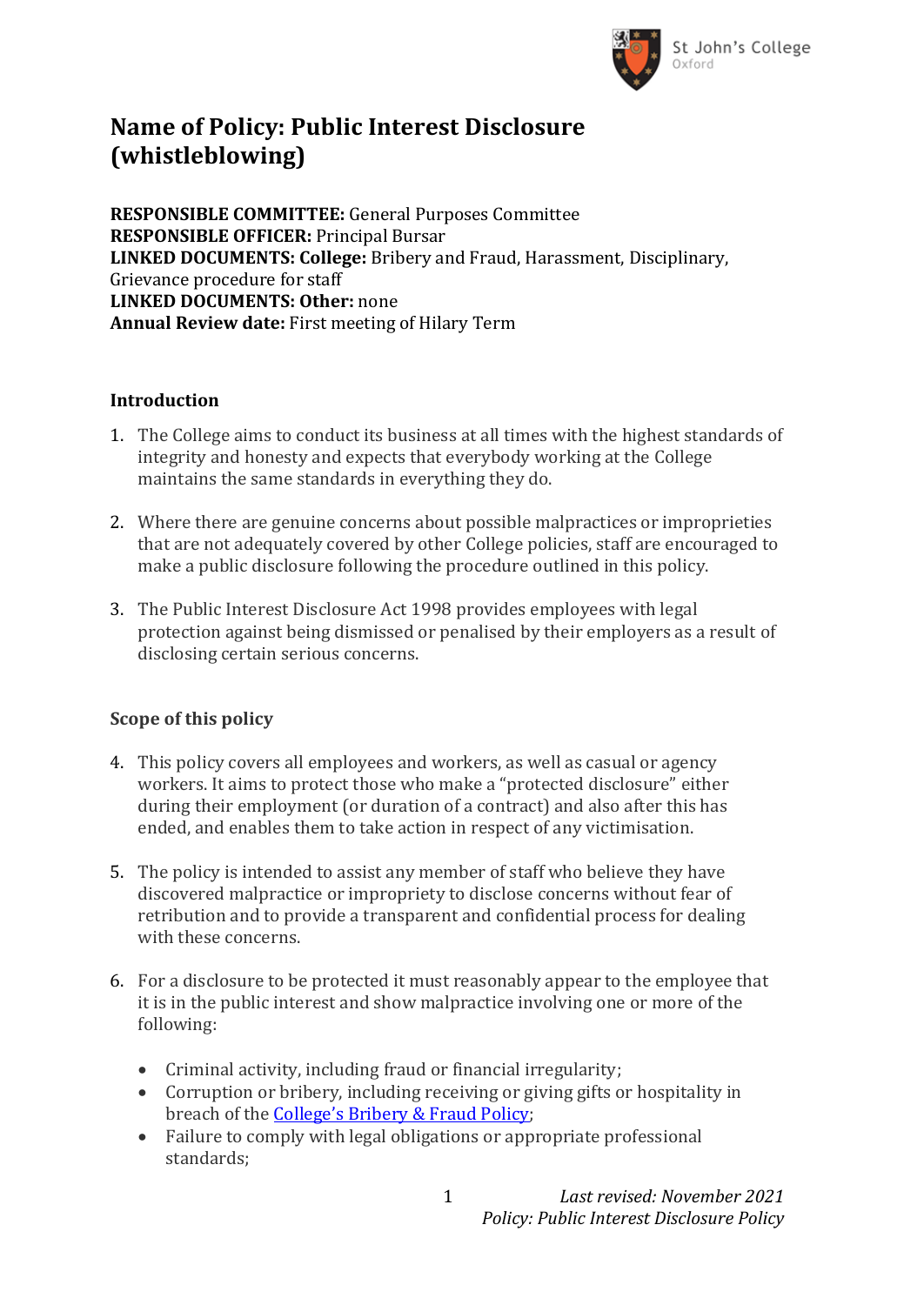

- Danger to health and safety;
- An environmental risk:
- Academic or professional malpractice;
- Miscarriage of justice;
- Attempts to conceal any of the above.
- 7. An employee making a disclosure relating to the above matters will not be penalised provided the disclosure is made in good faith and in the reasonable belief that the information disclosed and any allegation contained in it are substantial.
- 8. The College considers it reasonable to expect employees to use this public disclosure procedure rather than air their concerns outside the College. The College will treat such disclosures in a confidential manner. Action will not normally be taken in response to anonymous complaints.
- 9. The policy is not designed to address the following:
	- To question financial or business decisions taken by the College;
	- To reconsider matters that have already been addressed under the College's harassment, grievance, disciplinary or other procedures;
	- To investigate complaints about College services or procedures that are dealt with under separate procedures.

#### **Procedure**

- 10. If appropriate, an employee wishing to make a qualifying disclosure should refer the matter to their line manager in the first instance in writing or verbally. In cases where the line manager is unavailable or the cause of concern, they should approach the Principal Bursar.
- 11. If the matter requires further investigation, the line manager will refer it to the Principal Bursar (or the President in case the Principal Bursar is the cause of concern). The Principal Bursar (or President) will decide whether the concern should be addressed under other existing procedures, for example in relation to harassment, grievance, discipline or bribery, or investigated under this public interest disclosure policy.
- 12. The Principal Bursar (or President) will determine who should conduct the investigation or establish a small panel to conduct the investigation. Where such investigation involves outside agencies this may cause some delays.
- 13. Where a disclosure is made, the person or persons against whom the disclosure is made will normally be allowed to comment before any investigation is concluded.
- 14. The employee who raised the matter will be informed of the result of the investigation and what, if any, action has been taken.

2 *Last revised: November 2021 Policy: Public Interest Disclosure Policy*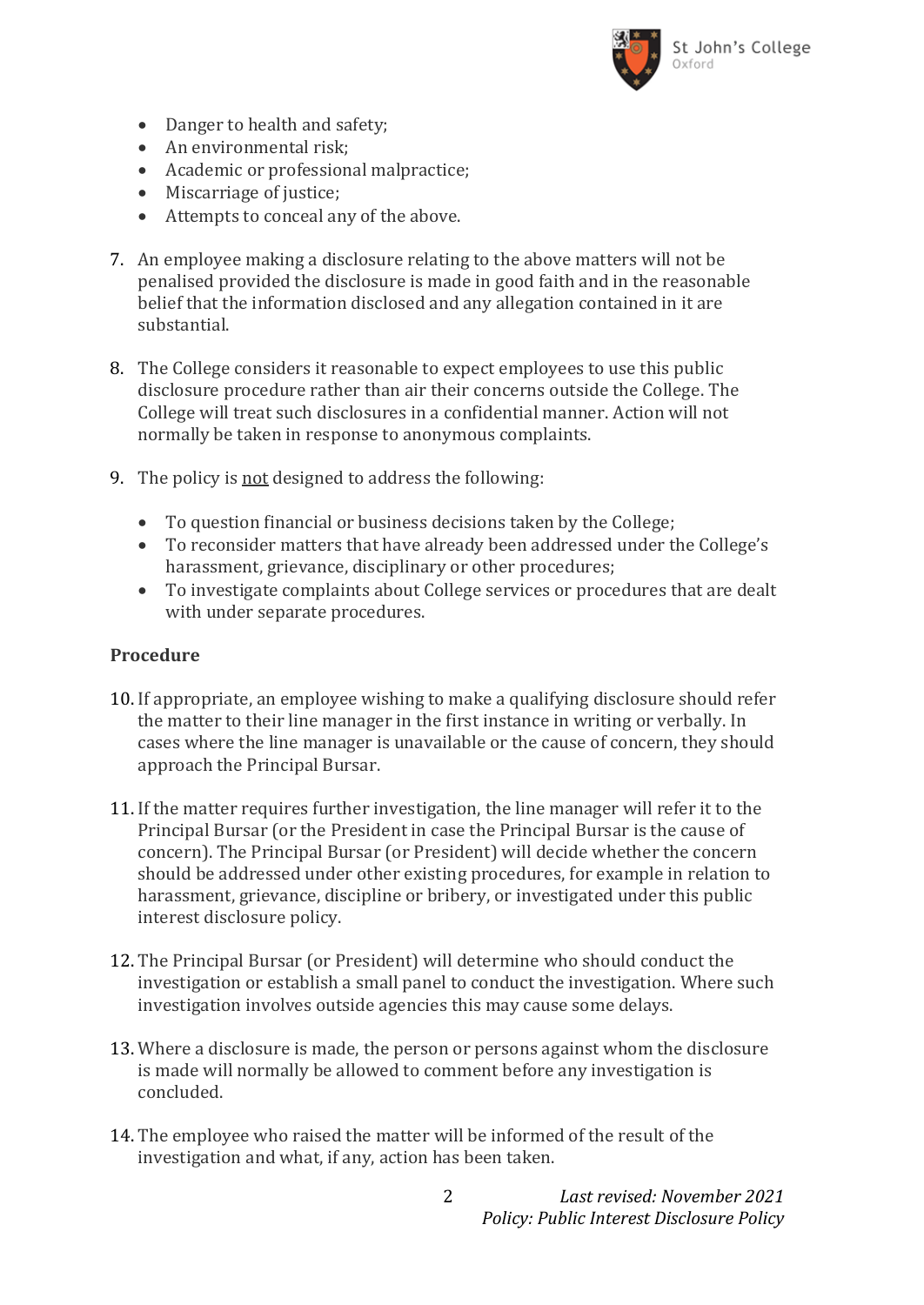

### **Reporting to external bodies**

- 15. The College recognises there may be matters that cannot be dealt with internally and require involvement of external bodies, such as the police, Health & Safety Executive or external auditors. Where this is necessary, the College reserves the right to make such a referral without the consent of the employee making the disclosure.
- 16. Employees may also seek advice from Protect (formerly Public Concern at Work), the independent charity offers free and confidential advice on whistleblowing [\(www.protect-advice.org.uk\)](http://www.protect-advice.org.uk/).